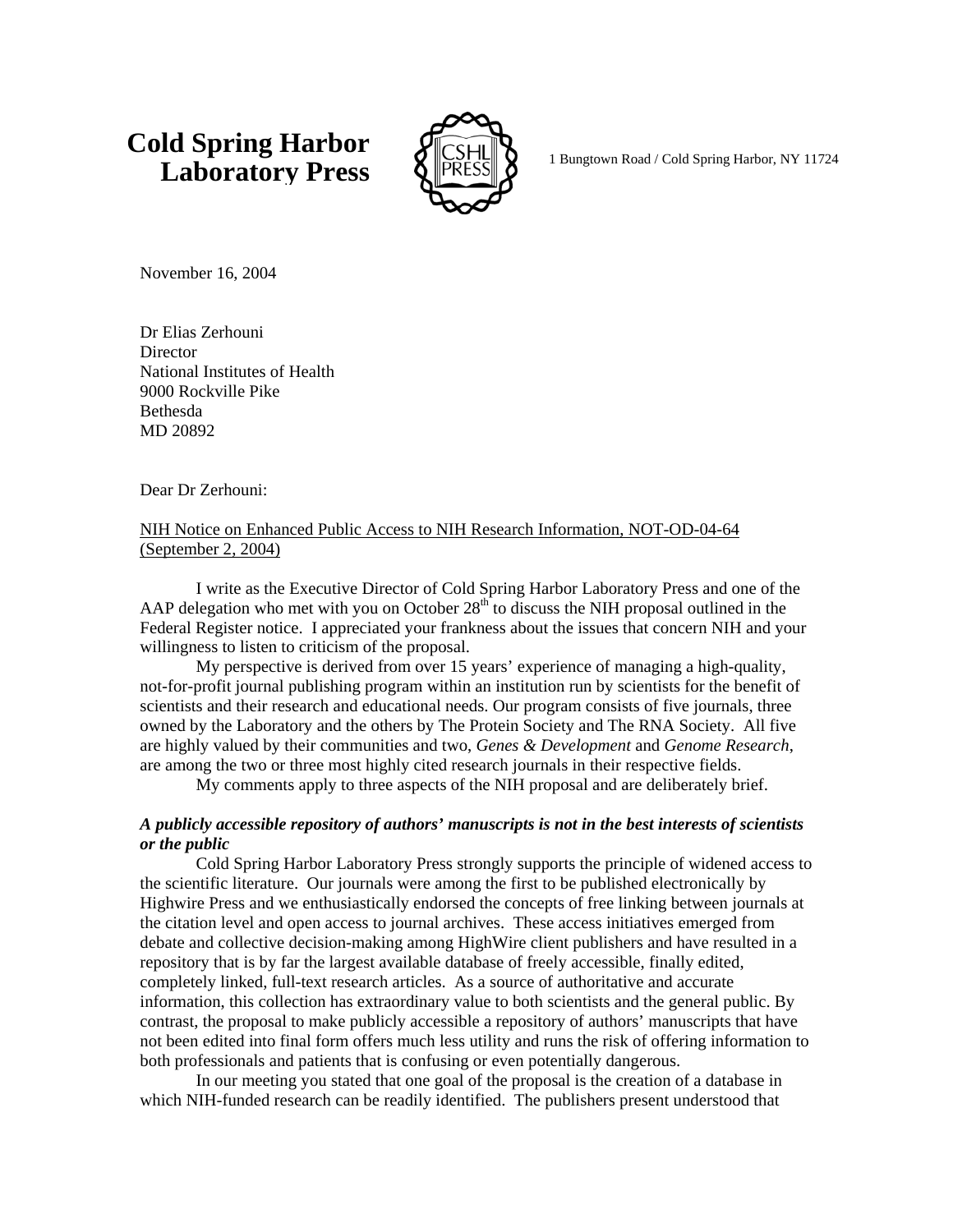need and expressed willingess to work with NIH staff to satisfy it. We contend that the goal can be most effectively accomplished by adapting existing resources such as PubMed, rather than by starting from scratch to create something new, expensive, and much less valuable. Furthermore, access could be provided to all published bioscience research, not just the work funded by NIH which, in the case of the Cold Spring Harbor journals, accounts for only 35-65% of the papers published.

### *Access to complete research articles is best delivered by a centralized search service and the display of the full text on journal sites*

 Cold Spring Harbor Laboratory Press began depositing files of its journal content at PubMedCentral in 2002. This was done to support our belief that scientists would benefit hugely from a single site that permitted search for and access to full text articles, as the PubMed site does for abstracts. At that time, a single site for the purpose seemed more achievable than building a federated search process that would query multiple publishers'databases. Our concern, however, was that PMC would compete for traffic with our journals' own sites, reducing their direct usage by institutions and thus the justification for continued subscriptions. PMC dispelled our concern by offering the PubLink service. Publishers'files sent to PMC are indexed to permit full-text searching and the abstracts are displayed in PMC search responses, but readers are linked to the publishers' own sites to see the full text of recovered articles. The PubLink service is no longer offered to publishers but it remains in place for Cold Spring Harbor journals and as a result PubMedCentral is one of the top twenty sources of traffic to our journals' sites.

We believe that full-text indexing and searching capability with subsequent access to complete papers could be achieved by enhancing the services already provided by PubMed and Medline. Such enhancement would require an evolution, not a radical alteration, in the way most bioscience publishers already interact with NLM and would offer benefits for all concerned - NLM, publishers, and the scientific community and other readers. This concept is at the heart of the counterproposal offered to you in our meeting. The foundations for it are already in place.

### *Free access to a journal's archives, already widely available, should be managed to ensure the continued viability of the journal concerned, not by a formula*

Linking back to a publisher's site requires the free availability of full-text articles at that site. The NIH proposal suggests that free public access to such articles would have to be made available 6 months after publication if the work concerned was funded by NIH.

For the past several years, papers in Cold Spring Harbor journals have been made publicly available 12 months after publication. This year, we began permitting 6-month access for two of our journals, *Genes & Development* and *Genome Research.* However, this was a decision taken only after the most careful assessment of the risks and benefits. Of particular concern was the possibility that research librarians would decide that their patrons could, or for budgetary reasons must, wait for 6 months before gaining access to the journals and cancel their annual subscriptions, thus reducing the journals' largest source of revenue and putting at risk their future as important information sources. Librarians told us that for these two high-profile journals, the likelihood of cancellation was low. Nevertheless, the risk remains. And for the society-owned, more archival journals we publish, a 6-month requirement would carry a much higher risk of cancellation. We strongly support the concept of publicly available journal archives but publishers and owners should be permitted to make individual decisions on the timing of the archive's release. Six months is not right for all journals. A mandate from NIH on the timing of the opening of archives would cripple the many society-owned journals which serve communities that cannot influence library purchase decisions, or appear infrequently, or publish papers for the longterm benefit of the scientific record rather than the immediate impact of the results.